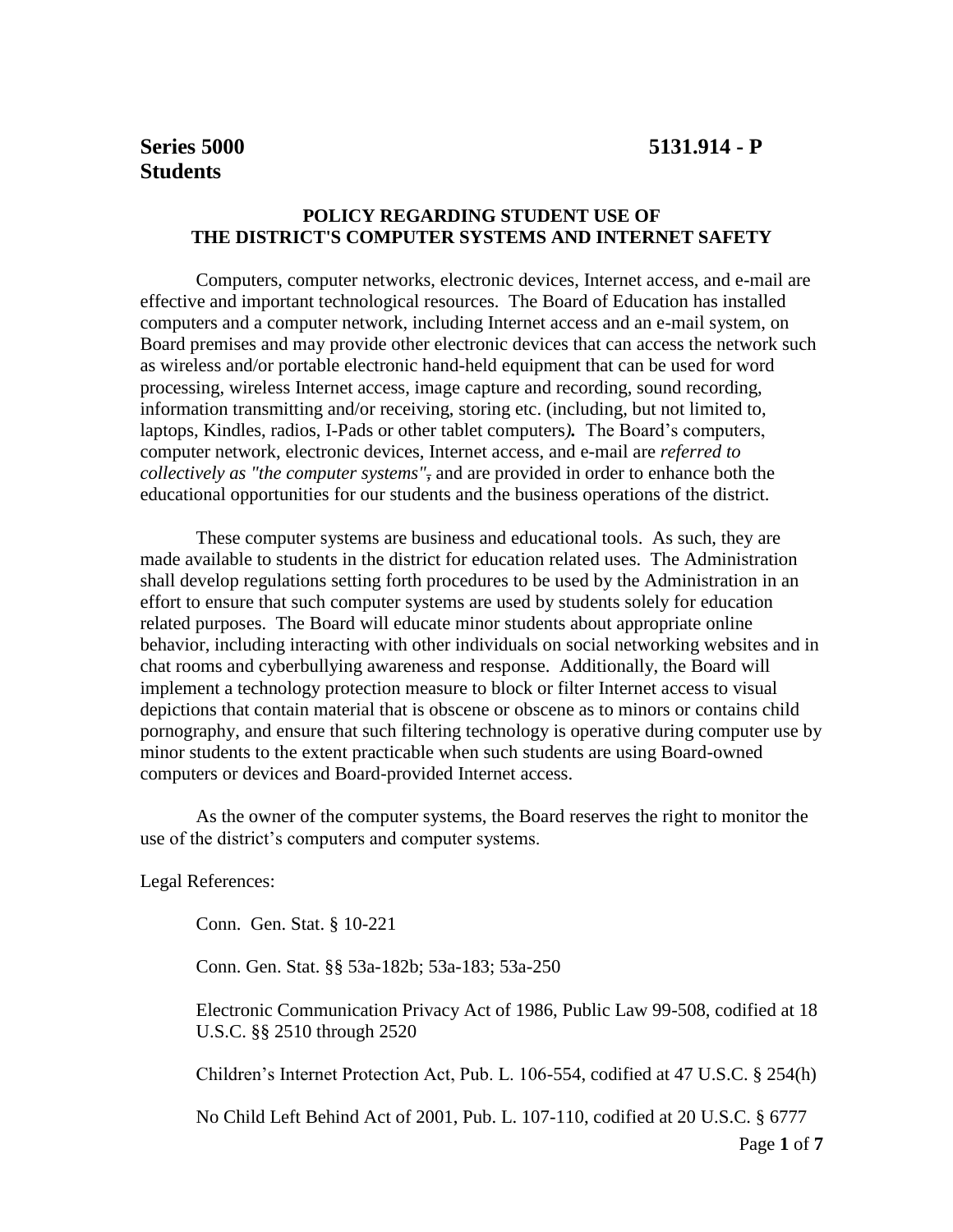Protecting Children in the 21st Century Act, Pub. Law 110-385, codified at 47 U.S.C.  $\S$  254(h)(5)(B)(iii)

BOE APPROVED: 12.15.20 REVISED:\_\_\_\_\_\_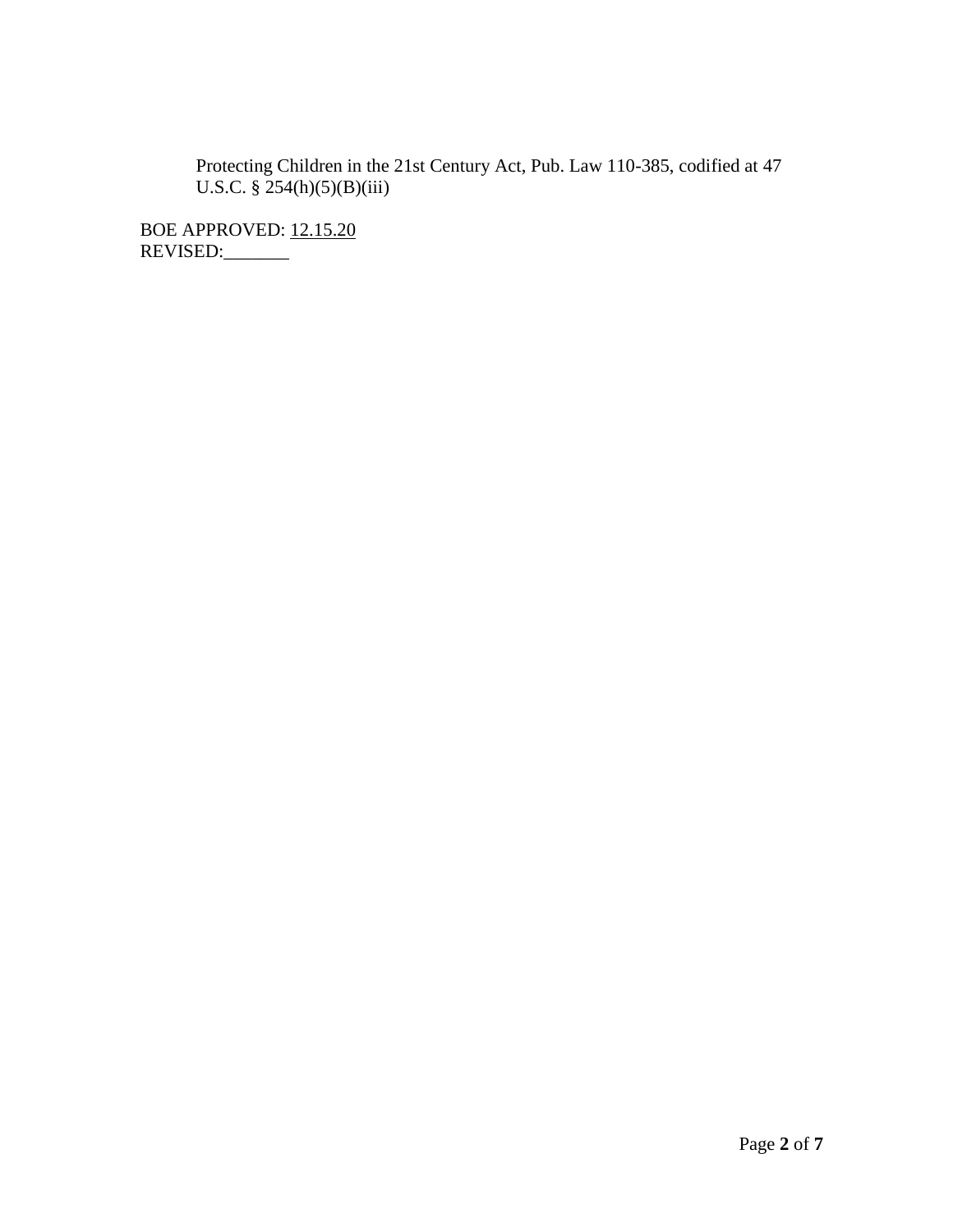### **ADMINISTRATIVE REGULATIONS REGARDING STUDENT USE OF THE DISTRICT'S COMPUTER SYSTEMS AND INTERNET SAFETY**

#### 1. Introduction

a. Access to District Computer Systems When Students are Physically Present on School Property

When students are physically present on school property, the Board is pleased to offer students access to the district's computers and computer networks, including access to electronic mail (e-mail) and the Internet, as well as electronic devices, (all of which will be referred to collectively as "computer systems".) Access to the school's computer systems will enable students to explore libraries, databases, websites, and bulletin boards while exchanging information with others. Such access is provided solely for education-related purposes. Use of the district's computer systems will be allowed only for students who act in a considerate and responsible manner in using such systems.

The Board of Education and the Administration believe in the educational value of such computer systems and recognize their potential to support our curriculum by expanding resources available for staff and student use. Our goal in providing this service is to promote educational excellence by facilitating resource sharing, innovation and communication.

These computer systems are expensive to purchase, install and maintain. As the property of the district, these computer systems must be carefully handled and their integrity preserved for the benefit of all. Therefore, students are required to adhere to a set of policies and procedures, as set forth in detail below. Violations may lead to withdrawal of the access privilege and/or disciplinary measures in accordance with the Board's student discipline policy.

b. Access to District Computer Systems When Students are Engaged in Remote Learning

The Board and the Administration recognize that technology is integral to the delivery of instruction if the district implements any form of digital or remote learning. The district may therefore provide students with remote access to some or all of the district's computer systems so that students may access the district's virtual learning environment. Such access, if granted, is provided solely for education-related purposes. Use of the district's computer systems will be allowed only for students who comply with district policies and procedures concerning computer system use, and demonstrate the ability to use the computer systems in a considerate and responsible manner.

These computer systems are expensive to purchase, install and maintain. As the property of the district, these computer systems must be carefully handled and their integrity preserved for the benefit of all. Therefore, students will be required to adhere to a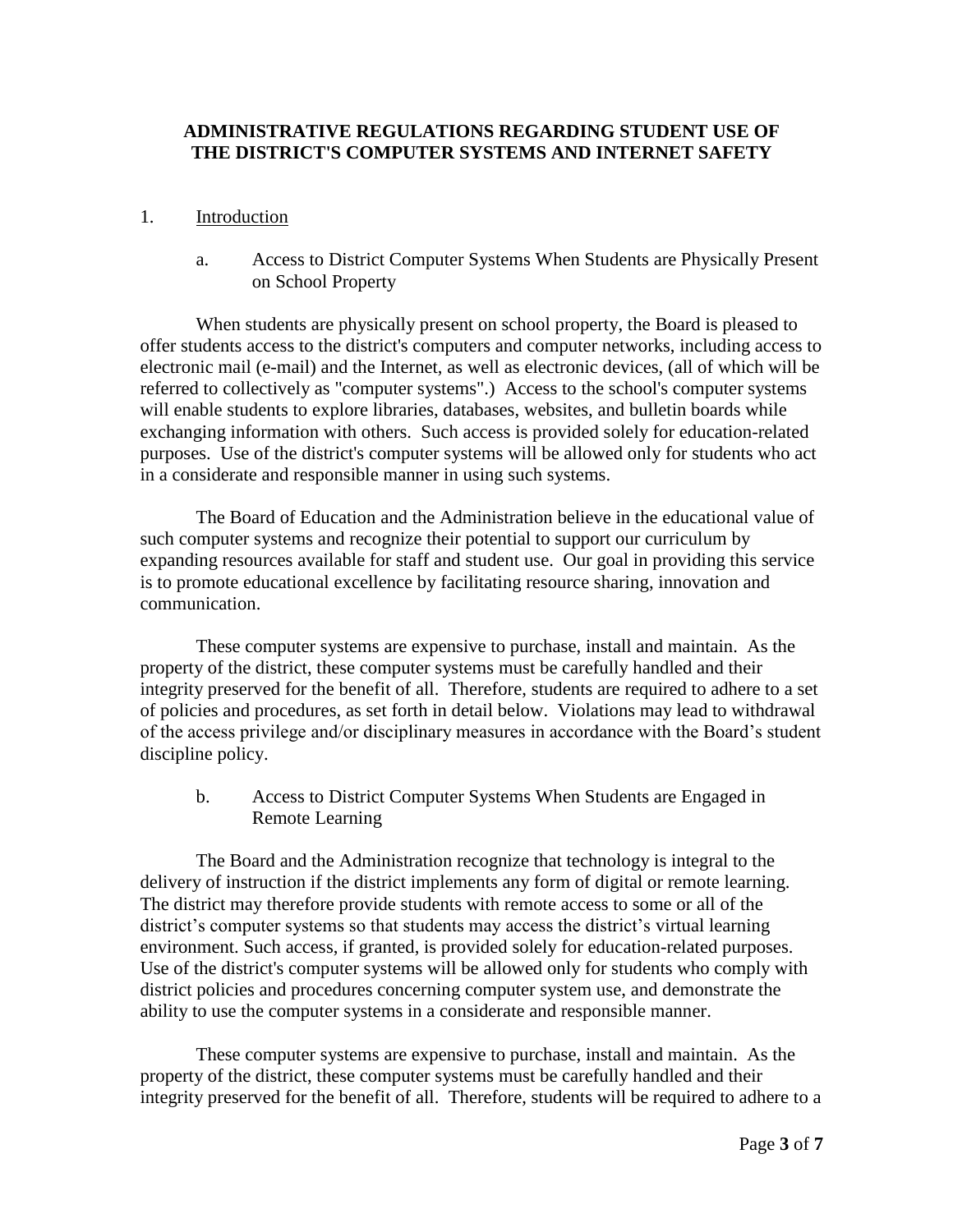set of policies and procedures, as set forth in detail below. Violations may lead to withdrawal of the access privilege and/or disciplinary measures in accordance with the Board's student discipline policy.

# *2. Definitions*

*Obscene* – means any material or performance if, a) taken as a whole, it predominantly appeals to the prurient interest, b) it depicts or describes in a patently offensive way a prohibited *sexual* act and c) taken as a whole, it lacks serious literary, artistic, educational, political or scientific value.

Obscene as to minors - means any material or performance if it depicts a prohibited sexual act and, taken as a whole, it is harmful to minors.

For purposes of this section, "harmful to minors" means that quality of any description or representation, in whatever form, of a prohibited sexual act, when a) it predominantly appeals to the prurient, shameful or morbid interest of minors, b) it is patently offensive to prevailing standards in the adult community as a whole with respect to what is suitable material for minors, and c) taken as a whole, it lacks serious literary, artistic, educational, political or scientific value for minors.

For the purposes of this section, "prohibited sexual act" means erotic fondling, nude performance, sexual excitement, sado-masochistic abuse, masturbation or sexual intercourse.

*Child pornography* – means any visual depiction, including any photograph, film, video, picture, or computer or computer-generated image or picture, whether made or produced by electronic, mechanical, or other means, of sexually explicit conduct, where -

- (a) the production of such visual depiction involves the use of a minor engaging in sexually explicit conduct;
- (b) such visual depiction is a digital image, computer image, or computergenerated image that is, or is indistinguishable from, that of a minor engaging in sexually explicit conduct; or
- (c) such visual depiction has been created, adapted, or modified to appear that an identifiable minor is engaging in sexually explicit conduct.

# 3. Monitoring

Students are responsible for good behavior on school computer systems just as they are in a classroom or a school hallway. Communications on the computer systems are often public in nature and general school rules for behavior and communications apply. It is expected that users will comply with district standards and will act in a responsible and legal manner, at all times in accordance with district standards, as well as with state and federal laws.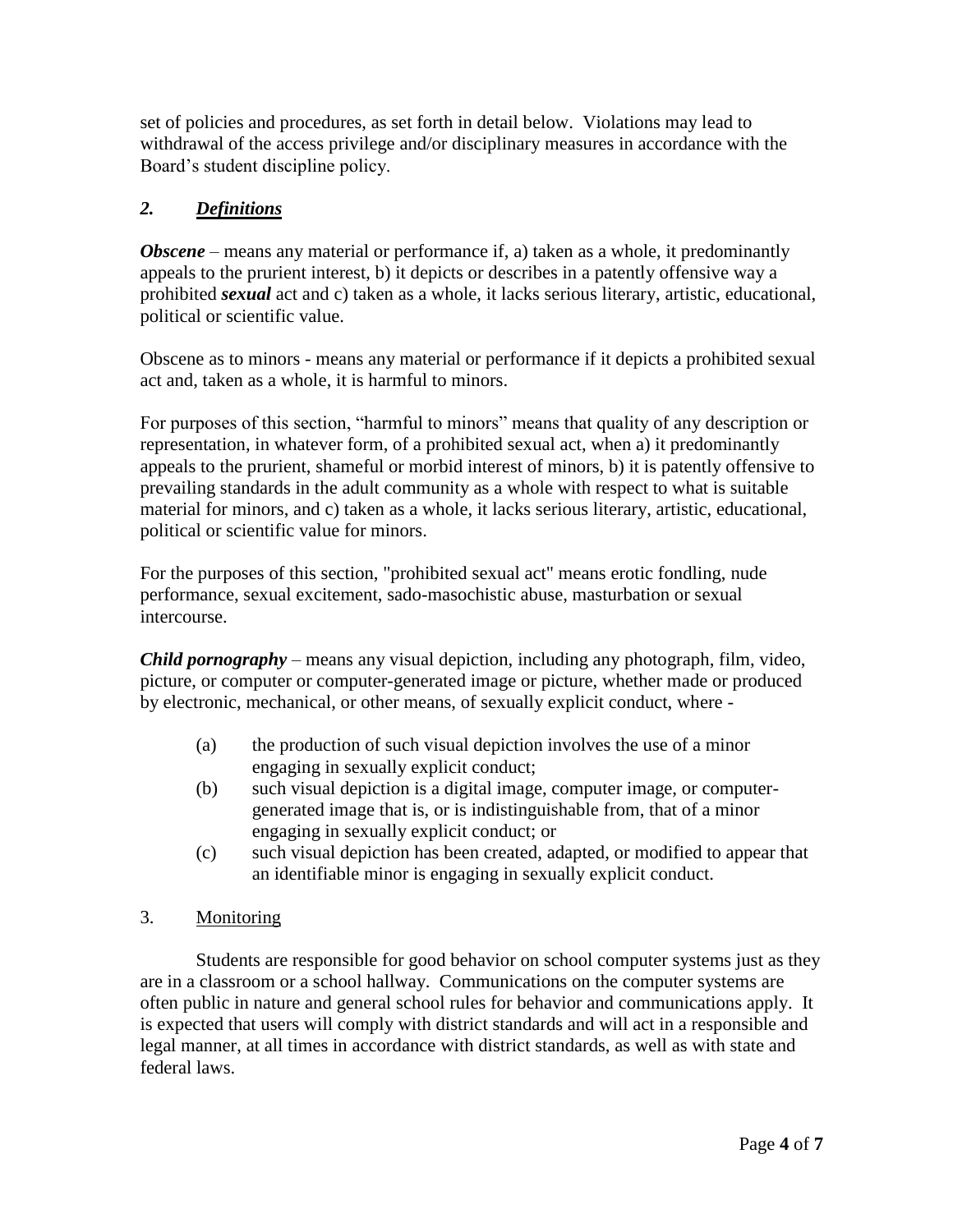It is important that students and parents understand that the district, *as the owner of the computer systems, reserves the right to monitor and review* the use of these computer systems. The district intends to monitor and review in a limited fashion, but will do so as needed to ensure that the systems are being used for district-related educational purposes.

As part of the monitoring and reviewing process, the district will retain the capacity to bypass any individual password of a student or other user. *The system's security aspects, such as personal passwords and the message delete function for e-mail, can be bypassed for these purposes*. The district's ability to monitor and review is not restricted or neutralized by these devices. The monitoring and reviewing process also includes, but is not limited to; oversight of Internet site access, the right to review emails sent and received, the right to track students' access to blogs, electronic bulletin boards and chat rooms, and the right to review a student's document downloading and printing.

Therefore, all users must be aware that *they should not have any expectation of personal privacy in the use of these computer systems.*

#### 4. Student Conduct

Students are permitted to use the district's computer systems for legitimate educational purposes. Personal use of district computer systems is expressly prohibited. Conduct which constitutes inappropriate use includes, but is not limited to the following:

> Sending any form of a harassing, threatening, or intimidating message, at any time, to any person (such communications may also be a crime);

Gaining or seeking to gain unauthorized access to computer systems;

Damaging computers, computer files, computer systems or computer networks;

Downloading or modifying computer software of the district in violation of the district's licensure agreement(s) and/or without authorization from a teacher or administrator;

Using another person's password under any circumstances;

Trespassing in or tampering with any other person's folders, work or files;

Sending any message that breaches the district's confidentiality requirements, or the confidentiality of students;

Sending any copyrighted material over the system;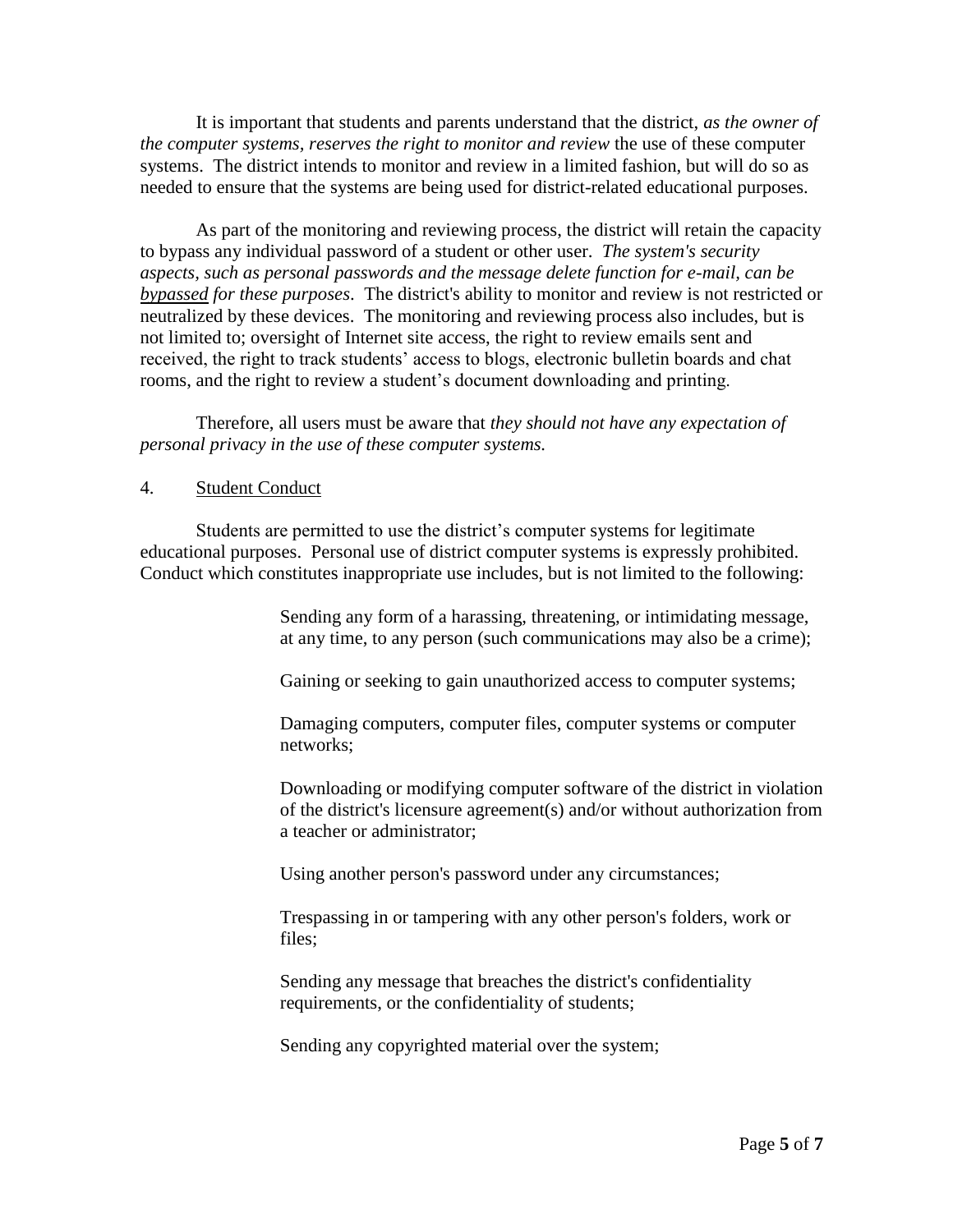- ♦ Using computer systems for any personal purpose, or in a manner that interferes with the district's educational programs;
- ♦ Accessing or attempting to access any material that is obscene, obscene as to minors, or contains child pornography, as defined above;
- ♦ Transmitting or receiving e-mail communications or accessing information on the Internet for non-educational purposes;
- $\leftarrow$  Cyberbullying;
- ♦ Accessing or attempting to access social networking sites (e.g.*,*  Facebook, Twitter, MySpace, etc.) without a legitimate educational purpose.

In addition, as noted above, if a particular behavior or activity is generally prohibited by law, by Board policy or by school rules or regulations, use of these computer systems for the purpose of carrying out such behavior or activity is also prohibited.

*Misuse of the computer systems, or violations of these policies and regulations, may result in loss of access to such computer systems as well as other disciplinary action, including suspension and/or expulsion, depending on the specific conduct.* 

Anyone who is aware of problems with, or misuse of these computer systems, or has a question regarding the proper use of these computer systems, should report this to his or her teacher or principal immediately. Most importantly, the Board and the Administration urge *any* student who receives *any* harassing, threatening, intimidating or other improper message through the computer system to report this immediately. It is the Board's policy that no student should be required to tolerate such treatment, regardless of the identity of the sender of the message. *Please report these events!*

# 5. Internet Safety

The Administration will take measures: to assure the digital safety and security of students when using e-mail, chat rooms, distance learning platforms, and other forms of direct electronic communications; to prohibit unauthorized access, including "hacking" and other unlawful activities by minors online; to prohibit unauthorized disclosure, use, and dissemination of personally identifiable information regarding students; to educate minor students about appropriate online behavior, including interacting with other individuals on social networking websites and in chat rooms and cyber-bullying awareness and response; and to restrict students' access to online materials that are obscene or obscene as to minors or contain child pornography, to the extent practicable when students are using Boardowned computers or devices and Board-provided Internet access.

# 6. Student Use Agreement